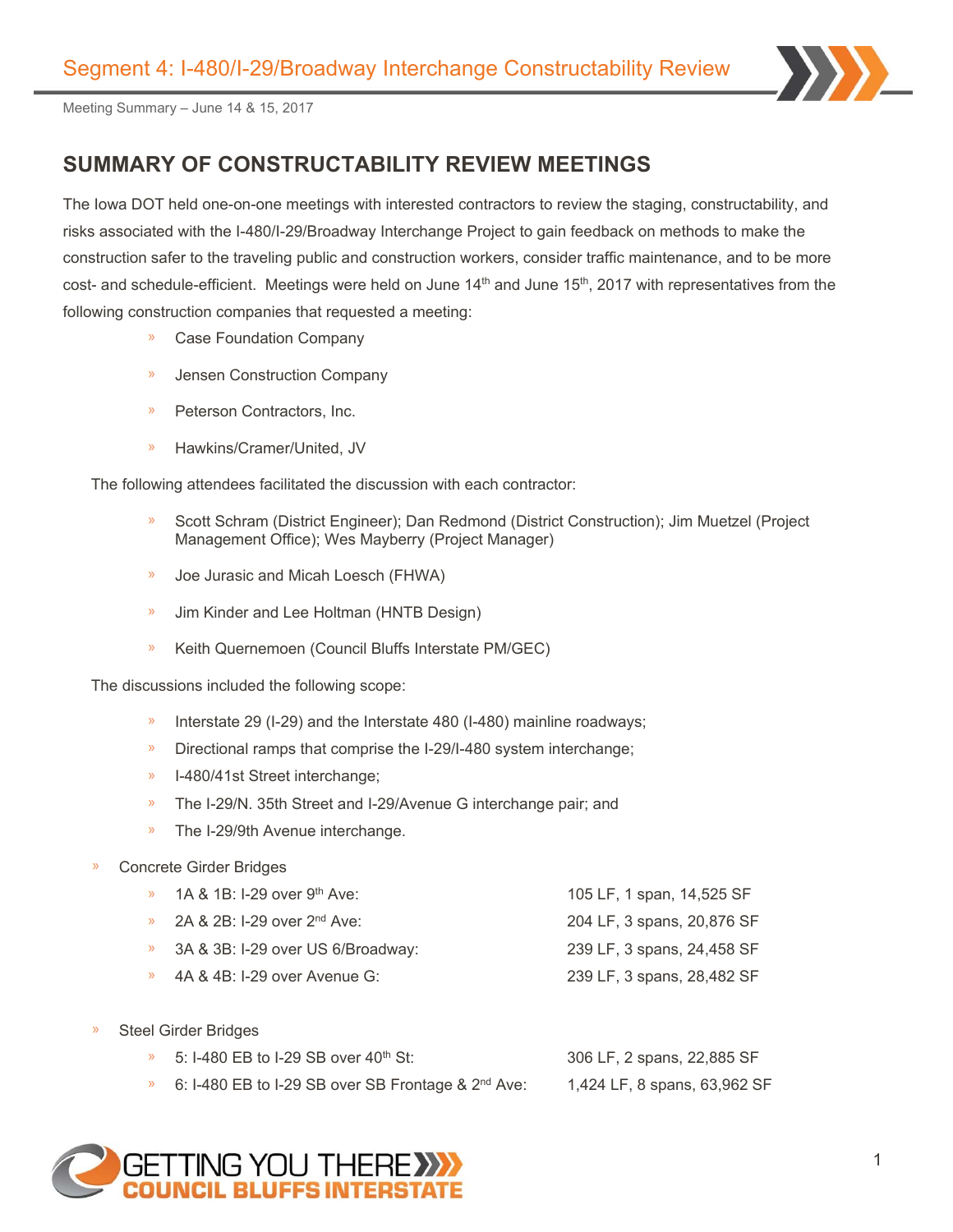- 7: I-480 EB to I-29 NB over Core Area: 1,895 LF, 10 spans, 66,387 SF  $\mathbf{y}$
- 8: I-29 NB to I-480 WB over  $40<sup>th</sup>$  St.: 269 LF, 2 spans, 18,733 SF
- 9: I-29 NB to I-480 WB over Core Area: 2,218 LF, 14 spans, 98,818 SF  $\mathbf{w}$
- 10: I-29 SB to I-480 WB over WB Broadway: 960 LF, 6 spans, 33,886 SF  $\mathbf{y}$

Below is a summary of the issues discussed and ideas presented by the contractor participants to mitigate risks and reduce cost to the project.

#### **Structures**

- $\mathbf{v}$ Is median embankment in before bridges? Is access to the substructures considered? Can the median area be a laydown area? Access to the median pier north of Broadway may be difficult if embankment is there.
- » Piers in embankment, need to consider how long need to wait before constructing post settlement
- $\mathbf{v}$ Consider continuity of bridge crews in the staging.
- Put as much substructure work as possible prior to Stage 2D.  $\mathcal{Y}$
- Drilled shafts vs. driven piles; input is that drilled shafts are quicker and can work at night without  $\mathbf{v}$ noise issues.
- X. Prefer driven pile because prime contractor can perform it and control it; shafts are messy with a larger footprint, slurry tanks, 2 cranes, support equipment, drill rig, etc.
- » Drilled shafts may help with minimizing cofferdams and dewatering.
- $\mathcal{Y}$ H-pile rather than drilled shafts, keeps in contractor control; no demonstration shafts
- Bridge rail aesthetics; if slipform is a possibility, it would go a lot faster  $\mathcal{Y}$
- Cross street bridges, keep footings shallow and consider length of spans to minimize impact to y) traffic on cross streets; consider lengthening bridges if it helps the footing construction adjacent to traffic.
- Consider lengthening Broadway bridges to north and south if it eliminates a settlement time at the y) abutment, relative to early grading work that could be performed.
- Accelerated Bridge Construction: Precast panels or stay in place forms saves a lot of time and  $\mathbf{v}$ safety, no stripping
- Accelerated Bridge Construction: Would rather accelerate conventional construction; time savings  $\mathbf{v}$ is not as significant as might think; it's not necessarily cheaper
- $\mathbf{v}$ Early access to piers is critical for early/winter construction
- y) Steel procurement time is ok with the way it is staged; letting timing helps this
- MSE: Use conventional back fill, not light weight fill or special rock, so contractor can control the  $\mathbf{w}$ construction
- $\mathbf{v}$ Mass concrete specification: Can it be changed to get the temperature raised based on data and analysis prior to construction? This would make significant difference in making schedule. DOT to look into this
- Barrier rail mix design; ensure that mix design reflects form stripping after 12 hours  $\mathcal{V}$
- Spec items: if shafts, slake durability test, do it early, proves strength of shafts to move on early; CSL testing, required 3-7 days, other places do it 5 to 40 days, get false readings early due to concrete still maturing, can hold up contractor; suggested having conversation with OBS regarding

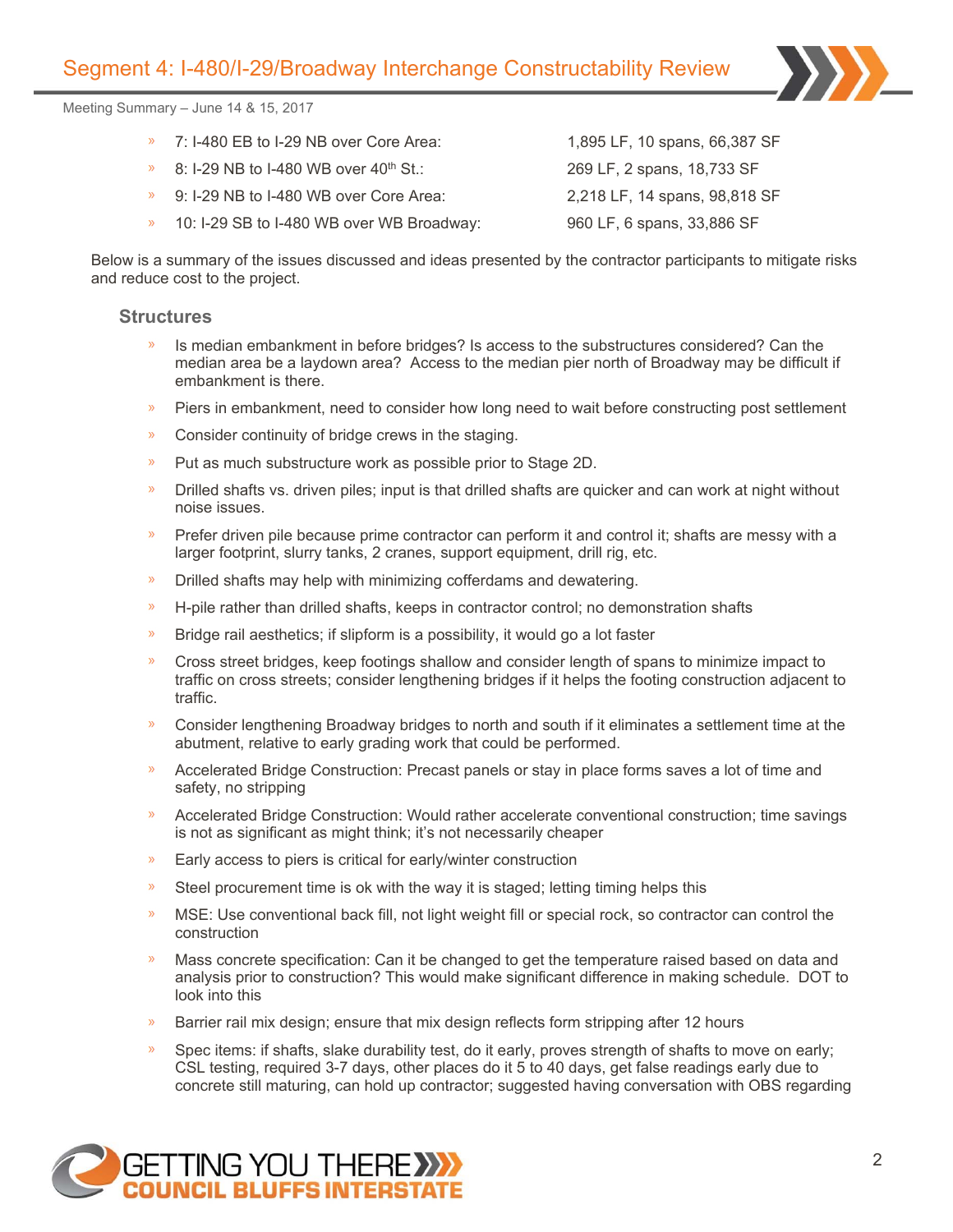

drilled shafts; load cell test ahead of time, do demonstration shaft during design, then get real data on shaft and don't have to do it during construction and can get to work right away

## **Grading & Settlement**

- OH transmission lines at Avenue D; relocate or show the voltage so contractor can account for clear distance
- $\mathbf{w}$ Consider light weight foam or geofoam
- $\mathbf{v}$ Demolition: Homes would be removed in early salvage & removal contracts
- Ground improvements and early fills, can any grading occur prior to the October 2019 letting  $\mathcal{V}$
- $\mathcal{V}$ Settlement periods: Consider anything we can do to implement geotechnical mitigation to eliminate concern for being able to accelerate schedule; possibly add rigid inclusions to accelerate where possible; appears as a cost add but helps in schedule
- » Geo piers are cheaper and common in vertical construction, but contractor hasn't had good luck in using them
- $\mathcal{Y}$ Borrow sources, concerns expressed about access in/out at Borrow 27;
- Existing optional borrows south of US 275 are best case, need to get a better access to interstate  $\mathcal{Y}$
- Night hauling will be likely X)
- $\mathcal{D}$ Earthwork quantities not significant relative to overall size of project; majority of earthwork is prior to I-29 shut down

#### **Maintenance of Traffic and Access**

- Can we work 24 hours a day? May need input from City.
- Available interstate detours make FHWA supportive of full closure.  $\mathcal{D}$
- $\mathbf{v}$ Comment that the frontage roads could get beat up by end of construction, may need to repave it
- $\mathcal{V}$ Early installation of message boards, prior to full closure, so that drivers get familiar with the signing. Provide early warning of interstate detour weeks in advance; provides early awareness of closure. Use news and media advertisements for full closure.
- Access: From west on I-480, in and out of project area, may be congested. Area between I-480  $\mathbf{v}$ river bridge and 40<sup>th</sup> street bridge is tight.
- » Head to head traffic on interstate is a DOT concern for existing pavement and bridges
- Comment was made from the Contractor about the condition of the existing pavement and if it could  $\lambda$ handle head to head traffic. May need a patching job before going to head to head.
- $\mathcal{Y}$ If I-29 is closed, it opens up the area for staging, plant sites, etc.
- $\mathbf{v}$ Traffic Control will be much cheaper with the full closure
- Committed to provide pedestrian access between east and west sides of I-29 in environmental  $\mathbf{v}$ document; haven't committed to maintaining every crossing. Trails exist at 9<sup>th</sup> Ave, 2<sup>nd</sup> Ave, and Avenue G.
- $\mathbf{v}$ Contractor preference to shut down cross streets to peds/bikes on during bridge construction. Opportunity to maintain at-least one crossing at a time.

## **Construction Schedule and Contracting**

Iowa DOT Director committed to providing access to stakeholders; minimizing local traffic detours through residential streets; trying to avoid head-to-head traffic scenarios; SHRP2 is pushing expedited construction and FHWA is supportive

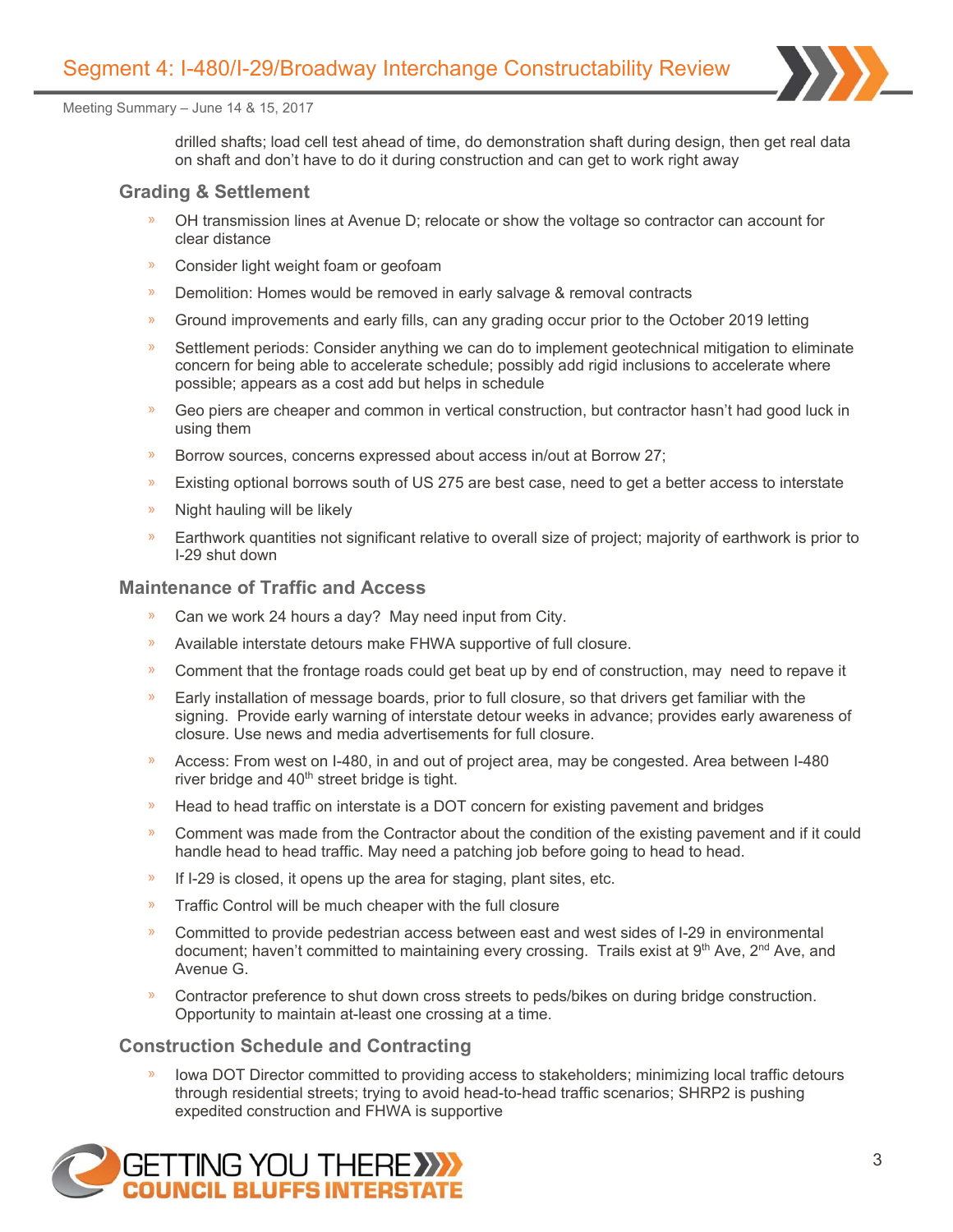

- Important that job stays on the schedule for an October letting; keep the 3-4 month window for y) awarding contract, establishing schedule, and starting work; take advantage of full season at start
- Schedule would include extended hours but not necessarily all night work
- y) This project fits in well with current work on CBIS finishing up and planned work after 2022
- Prior to start, home demolition would be completed; utilities are a major concern for delay on the  $\mathbf{w}$ frontage road start
- $\mathbf{v}$ 3.5 year window if minimal settlement times and get full construction seasons; there's only so much area available at any time due to maintaining traffic and not really a resource issue
- » Input from several contractors contractor is that closing I-29 is a great option. This would improve access, safety (for public and workers), speed of construction, efficiency of crews, and impacts to traffic, and quality of finished product. Detour pavement and temporary construction would be minimal. Temporary work uses a lot of resources. The full closure option seems to be preferred by the contractors.
- Contractor indicated that the burn rate for cost and resources is similar to current project work ongoing within the CBIS program.
- Contractors' input on estimated duration of construction between 2.5 and 6 years, depending on  $\mathcal{V}$ whether the project was constructed under the full I-29 closure vs. maintaining interstate traffic and if the project was a single contract vs. multiple contracts. Several Contractors stated it would take twice as long to build the project if it were broken up.
- Input from contractors was that coordination and scheduling would be difficult and costly if the project were broken up into multiple contracts. There is more potential for claims and issues between adjacent contractors if it were multiple contracts. Several preferred a single contract.
- One contractor indicated that there may be competitive pricing if the project was broken up into y) multiple projects and bid on by local contractors. They also indicated that this would take longer and would be assembling construction packages building only portions of bridges. Perhaps flyovers could be a 24 month package done first, and I-29 may be another 1-2 season job. This may keep I-29 open more. Or, consider doing I-29 and cross street bridge first; construct as much bridge substructure as possible during this time.
- » If multiple contracts, could have an offline embankment contract; however, not a lot of areas to separate out; could break it out by stages
- DOT would consider providing motivation with incentive/disincentive for early completion if full  $\mathbf{v}$ closure of I-29 was implemented
- y) Consider prioritization of reopening closed movements and provide phased incentives for early openings
- Contactor suggested to assign a total duration of full closure of I-29 but don't dictate when it starts or ends.
- Suggestion to consider requiring a % of local labor or local contractor participation. Big JVs will partner with locals to get local advantages.

## **Follow Up Actions**

- Mass concrete specification: Can it be changed to get the temperature raised based on data and analysis prior to construction? This would make significant difference in making schedule. DOT to look into this
- $\mathcal{Y}$ Barrier rail mix design; ensure that mix design reflects form stripping after 12 hours